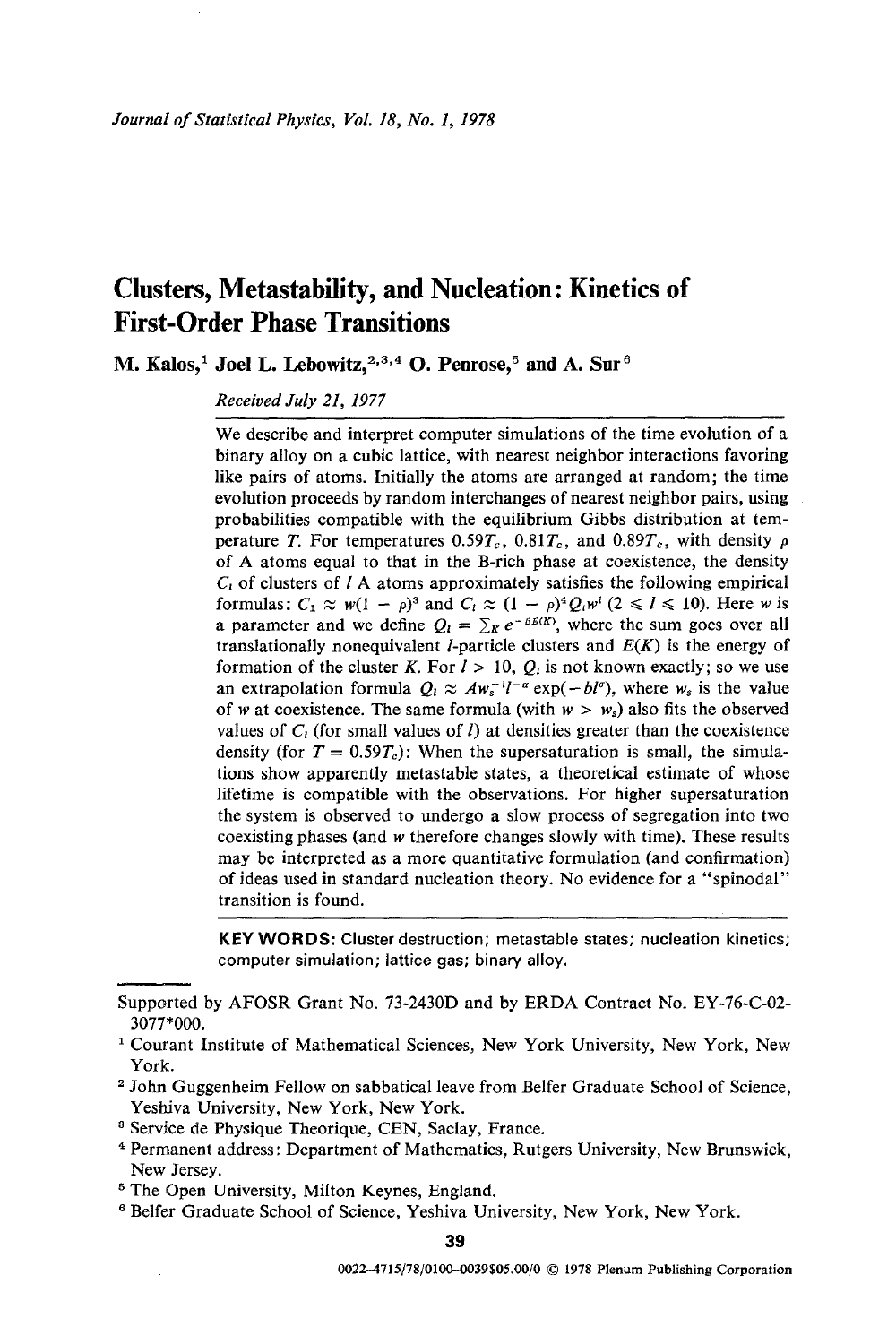### **1. INTRODUCTION**

The object of this paper is to summarize and interpret the results of some computer simulations which demonstrate, among other things, the possibility of metastable states in a binary alloy (and in the corresponding lattice gas).

In earlier papers of this series  $(1-4)$  we described the results of computer simulations of the time evolution of such an alloy following quenching from a high temperature (where the equilibrium state is spatially uniform) to a low temperature for which the equilibrium state has comparable amounts of two different phases. In following the system's evolution (at the lower temperature) from the initial "macroscopically" uniform state to a state in which there are distinct regions containing A-rich and B-rich phases, our main tool was the Fourier transform of the pair correlation function. In the present paper we summarize and interpret the results of simulations where the true equilibrium state after quenching still has two phases, but only a small amount of one of them. In the language of the density-temperature diagram, we are still quenching to points inside the two-phase region, but they are now close to the coexistence curve. This part of the diagram is called the nucleation region. Our tool for investigating the time evolution is now the analysis of clusters of the minority atoms.

We find that at points close to the coexistence curve (i.e., small supersaturation in the lattice gas language) the system can stay for very long times in a metastable state of uniform macroscopic density. As the supersaturation is increased, the rate at which nucleation and segregation of the new phase take place increases in an apparently continuous fashion until we find ourselves in the rapidly varying regime studied earlier. No sharp "spinodal transition" from metastable to unstable states was observed, although the probability of nucleating a critical cluster changes rapidly with the degree of supersaturation. This fits in with our earlier findings that the Cahn-Hilliard *linearized* theory,<sup>(5)</sup> which among other things also predicts such a transition, does not yield a good description of the computer simulations. Similar conclusions have also been drawn by other authors<sup> $(6,7)$ </sup> on the basis of both theory and experiment.

The simulations were done on the CDC 6600 computer at the ERDA Mathematics and Computer Laboratory at New York University. The program simulates a simple cubic lattice of N sites (where  $N = 125 \times 10^3$  or  $27 \times 10^3$ ) with periodic boundary conditions, each site of the lattice having two states, "occupied" and "unoccupied" (in the interpretation appropriate for alloys, an "occupied" site holds an A atom and an "unoccupied" site holds a B atom). At the initial time, a specified number  $\rho N$  of randomly chosen sites are put in the "occupied" state and the rest in the "unoccupied" state. The program chooses a pair of neighboring sites at random, then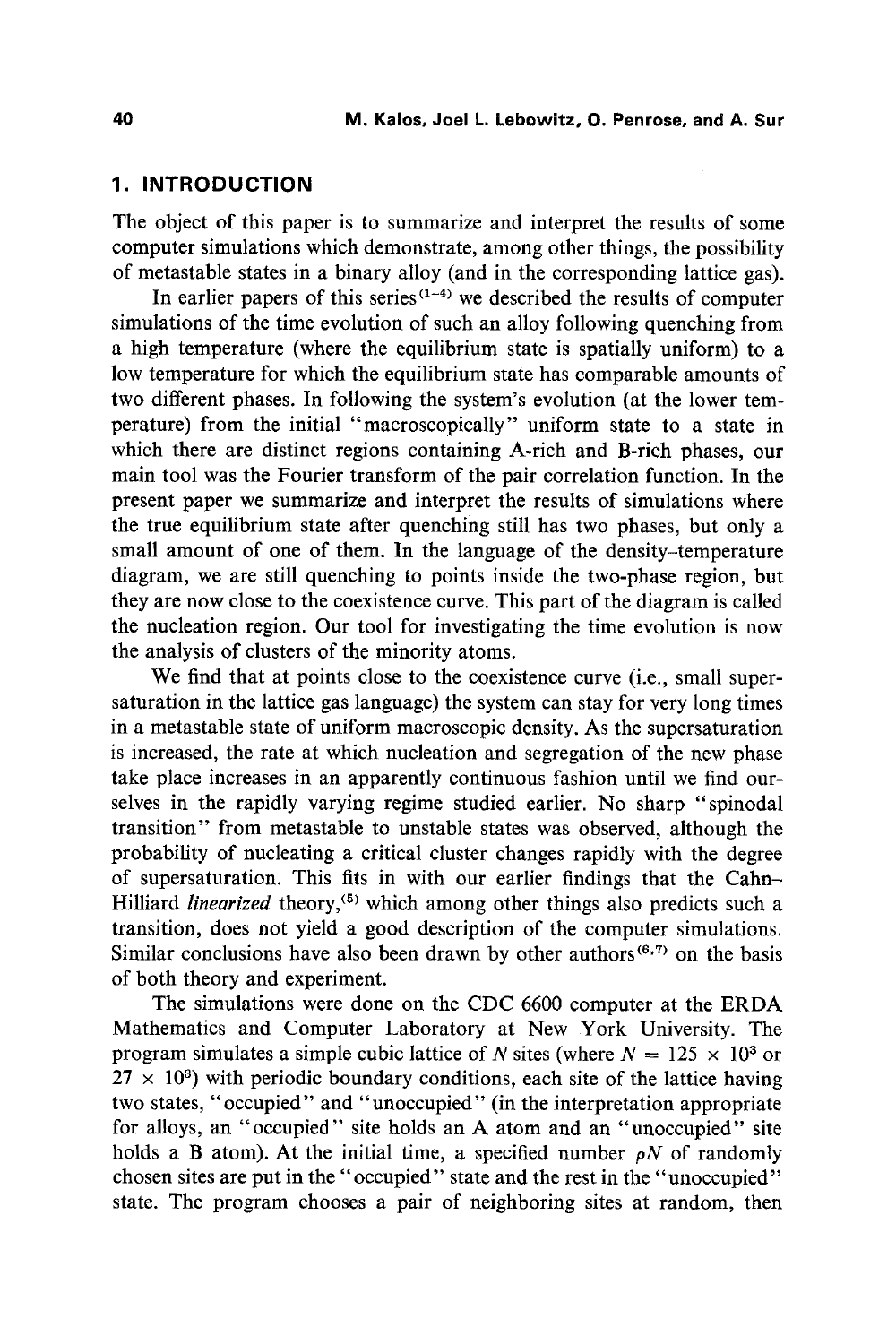exchanges their occupation states (i.e., the atoms on them) with a probability given by

$$
[\exp(-\beta \Delta E)]/[1 + \exp(-\beta \Delta E)] \tag{1}
$$

where  $\beta = 1/kT$  is a constant and  $\Delta E$  is the increase in energy caused by the interchange. The energy is defined as

$$
E = -V \sum_{i,j} n_i n_j, n_i = 0,1
$$
 (2)

where V is a constant,  $n_i$  is the occupation number of the *i*th site, and the sum goes over all nearest neighbor pairs of sites. The transition probability (1) satisfies the detailed balancing condition for equilibrium at temperature  $1/k_{\rm B}\beta$ .

As the simulation proceeds, the computer periodically records information about the current configuration. In particular, it calculates the sizes of all the clusters (maximal connected sets of occupied sites) in the configuration. This information about clusters yields, at low densities, a description of the configurations which provides a convenient way to understand what is going on, and makes possible some quantitative comparisons between theory and simulation.

## **2. QUALITATIVE DESCRIPTION OF THE DATA**

Most of the simulation runs reported on here were done at a temperature T such that  $\beta V = 1.5$ ; that is,  $T = 0.59T_c$ , where  $T_c$  is the critical temperature, which is known very accurately from series expansions. $^{(8)}$  The lowest density studied was  $\rho = 0.0146$ , which, according to the Padé approximant formula,<sup>(8)</sup> is the saturated vapor density at this temperature. The simulation runs at this density show, as we would expect, a distribution of cluster sizes which varies rapidly at first, since the initial random state corresponds to equilibrium at infinite temperature rather than at  $0.59T_c$ , but soon settles down (after about 50 attempted exchanges per site) to an equilibrium in which no cluster of more than 11 particles was ever observed.

At the next density, 0.02, the behavior is qualitatively very similar, but with somewhat more clusters of each size than at density 0.0146. The largest cluster observed among the configurations recorded contained 26 particles, and clusters of this size usually lasted only a short time. There was no observable tendency for the cluster distribution to change with time (apart from fluctuations) and since this state has a higher density than that of the standard "vapor" phase, we interpret it as a metastable state.

At the next density studied,  $\rho = 0.035$ , the distribution of small clusters appears to reach equilibrium in about the same time as before, 50-100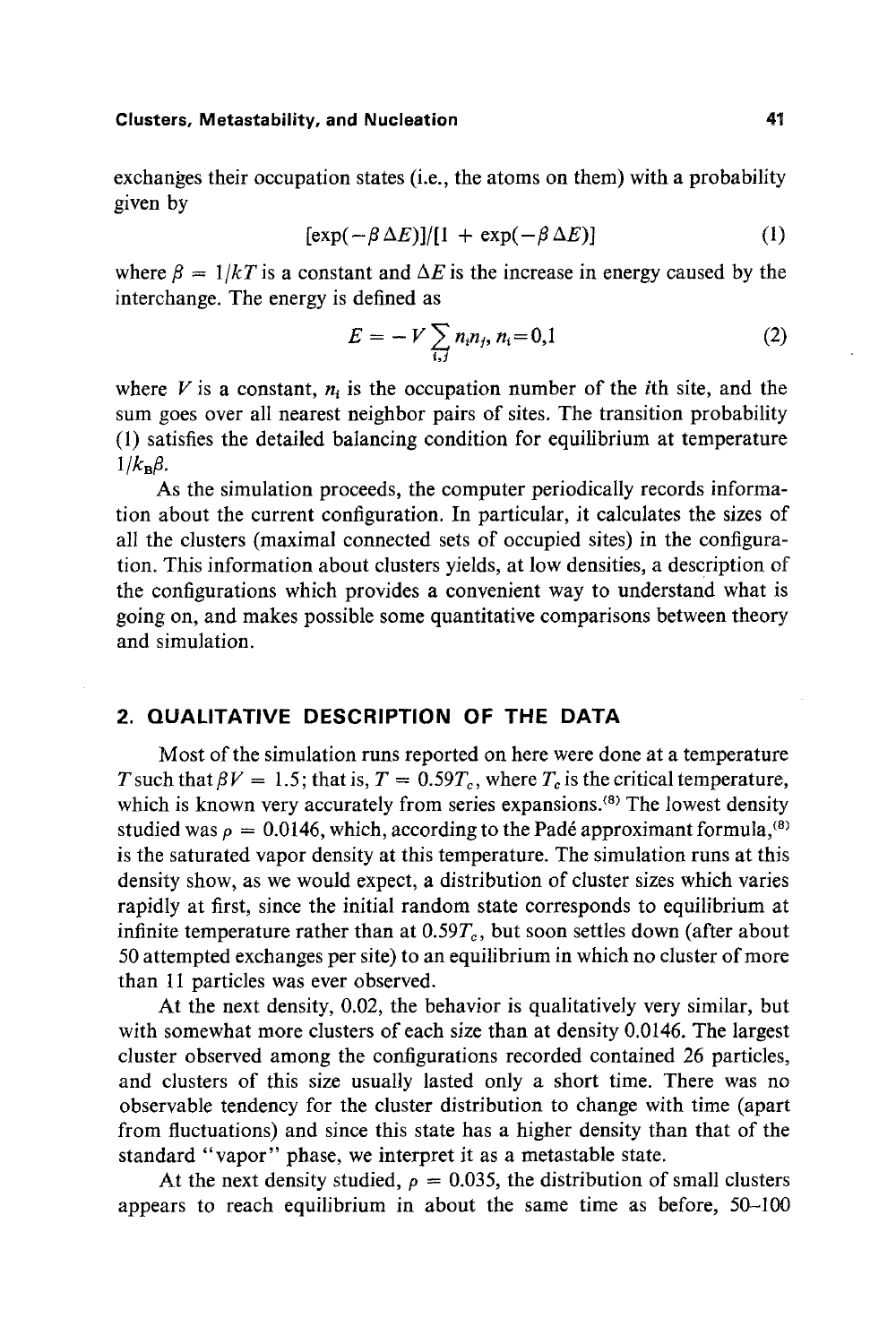attempted exchanges per site; but it takes longer (about 400 attempted exchanges per site) for the number of clusters in the size range 30-50 to build up. By the end of the run (about 450 attempted exchanges per site) the number of clusters in this size range appeared to be fairly steady, but the runs were not long enough to decide definitely whether the state at this density could be regarded as metastable.

At densities 0.05 and 0.06, a new pattern of behavior is beginning to show itself. Once again a fairly stable distribution of cluster sizes is established after about 50-100 attempted exchanges per site, but now this distribution is itself slowly changing with time: The number of large clusters (larger than, say, 50) is seen to build up slowly with time, as is the number of particles in such clusters, while the number of particles in small clusters (ten particles or less) can be seen, despite the fluctuations, to be decreasing steadily on the average. Thus, in the  $\rho = 0.05$  case the total number of particles in clusters of ten or fewer particles decreases from about 5400 (i.e., 0.043 per site) after 100 attempted exchanges per site to about 4800 (i.e., 0.035 per site) after 500 attempted exchanges per site; and in the  $\rho = 0.06$  case the same effect was even more marked. For the  $\rho = 0.075$  case we made one much longer run, lasting for nearly 6500 attempted exchanges per site. By the end of this run, the distribution of small clusters was no longer changing rapidly, the number of particles in such clusters having, settled down at about 2700 (i.e., 0.022 per site), and the remaining particles had arranged themselves into about 25 large clusters ranging in size from about 100 particles to about 750. Very slowly, the smallest clusters among these were shrinking or breaking up and the largest were growing, a phenomenon known as Ostwald ripening in the metallurgical literature. At these densities, therefore, it is no longer a question of metastability; rather, we are witnessing the formation of nuclei of the high-density phase, which come to an approximate steady state with the low-density phase. The density of this low-density phase exceeds the saturated vapor pressure because the vapor pressure over a convex surface, such as that of a 750-particle droplet or cluster, is higher than that over a fiat surface.

The last density studied in some detail in this series of simulations at  $T = 0.59T_c$  was  $\rho = 0.1$ . The phenomena appear to be similar to those at  $p = 0.075$ , but they happen still more rapidly. The speed of the process grew further as the density was increased to  $\rho = 0.12$ , where only short runs were made.

The phenomena thus appear to go over continuously into what was observed at the much higher density  $\rho = 0.2$ , which was studied in another series of simulations<sup> $(4)$ </sup> at the same temperature. Here the system came fairly quickly to a state which was characterized by a "gas" phase containing small clusters of size  $\leq 10$ , one or two "giant" clusters (over 4000 particles) containing about half the particles, and some intermediate clusters of sizes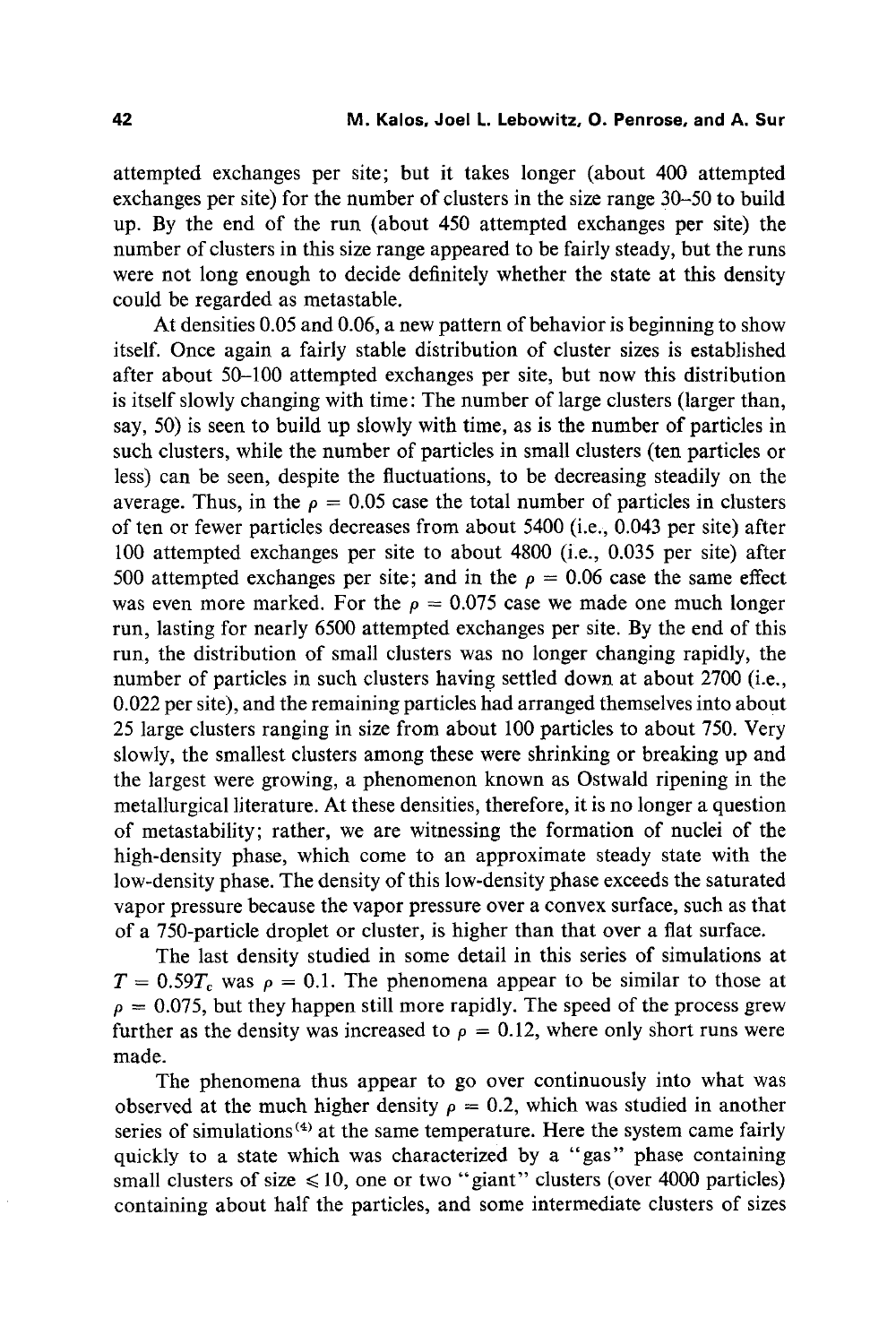between 10 and 1000 whose number decreases fairly steadily with the progress of time. The results of this simulation are thus consistent with our results for the cluster size distributions at lower densities. We have not, however, attempted a quantitative analysis of the cluster distribution at density 0.2 because at such high densities it is not clear that we can assign all the large clusters to the high-density phase: Even at infinite temperature, where there is certainly only one phase, large clusters appear as soon as the density increases toward the percolation density, which is about 0.31 for this lattice. Beyond this density there will be a cluster of size proportional to the size of the system.<sup>(9)</sup>

## **3. EQUILIBRIUM CLUSTER DISTRIBUTIONS**

As a first step toward a quantitative theory of the phenomena observed in the simulation, we should like to have a theoretical expression for the equilibrium distribution of the sizes of small clusters at various temperatures and densities. At very low densities we could use the upper and lower bounds given by Lebowitz and Penrose,  $(10)$  but at the densities we are interested in these bounds are not close enough together to give accurate information, particularly for the larger clusters. Accordingly, we shall instead use an empirical formula.

A useful empirical formula is suggested by the lower bound on  $C<sub>1</sub>$ , the equilibrium number of /-particle clusters per site, given in Eq. (30) of Ref. 10; for a simple cubic lattice this bound is

$$
C_l \geq Q_l [z(1-\rho)^5]^l (1-\rho)^2 \tag{3}
$$

where  $Q_i$  is the "cluster partition function" defined by

$$
Q_l = \sum_K e^{-\beta E(K)} \tag{4}
$$

Here the sum includes just one member from each set of translationally nonequivalent *l*-particle clusters, and  $E(K)$  is the (negative) energy of the cluster K. The form of Eq. (3) suggested looking for an approximation of the form

$$
C_l \simeq Q_l w^l (1 - \rho)^k \tag{5}
$$

where w depends on z (i.e., on  $\rho$ ) but  $Q_1 = Q_1(\beta)$  does not. This formula would imply that the quantities  $C_1/Q_1$ ,  $C_2/Q_2$ ,  $C_3/Q_3$ ,... form a geometrical progression with common ratio w. The values observed at equilibrium, at the three different temperatures studied, did form approximate geometrical progressions, with the exception of the first member  $C_1/Q_1$  in each case. The appropriate value of k was about 4. To fit the observed values of  $C_1/Q_1$ ,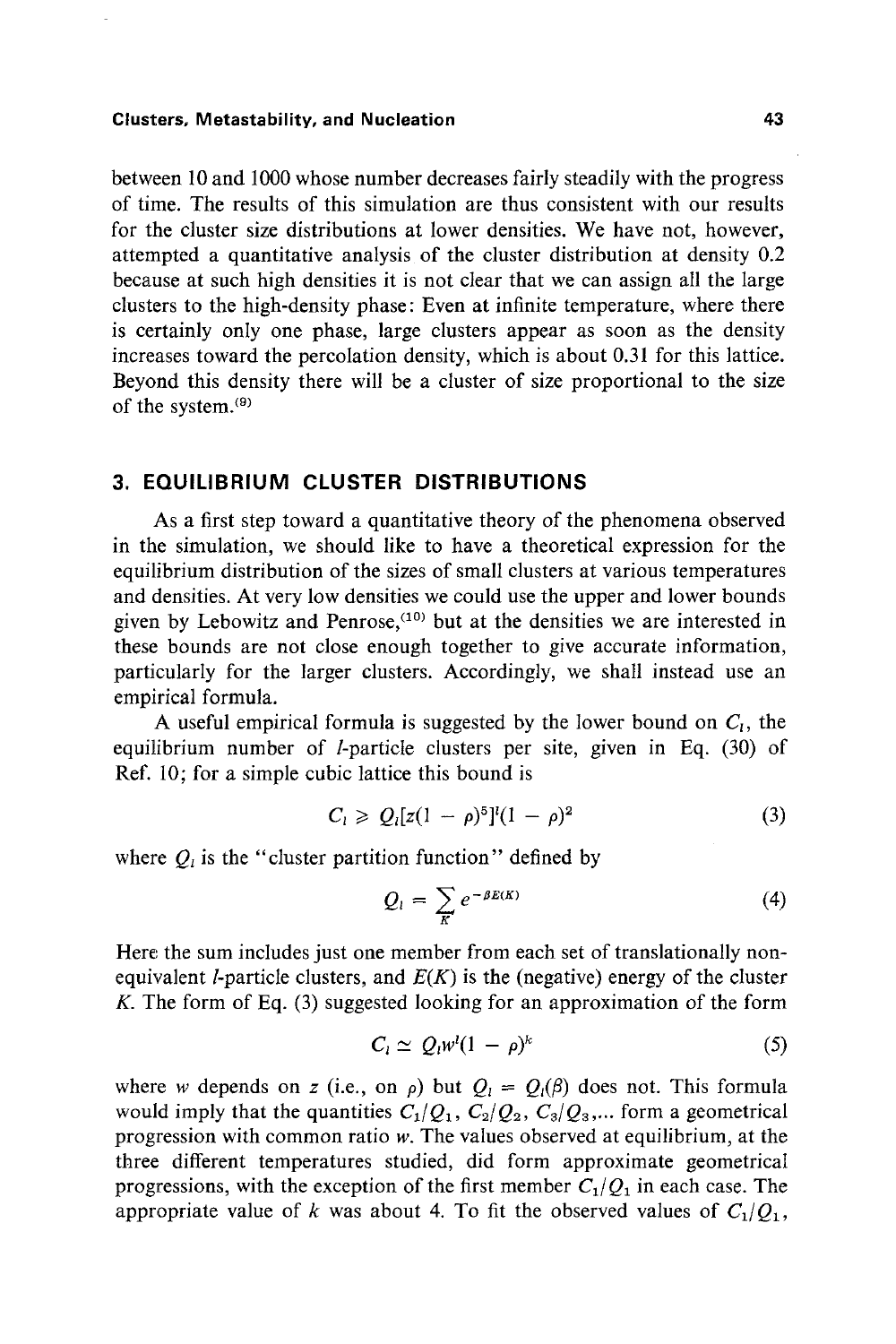| Temperature<br>βV<br>Density<br>w | $0.59T_c$<br>1.500<br>0.0146<br>0.010526 |          | $0.81T_c$<br>1.09428<br>0.075<br>0.029837 |          | $0.89T_c$<br>1.000<br>0.1272<br>0.035247 |          |
|-----------------------------------|------------------------------------------|----------|-------------------------------------------|----------|------------------------------------------|----------|
|                                   | Observed                                 | Formula  | Observed                                  | Formula  | Observed                                 | Formula  |
| $C_{1}$                           | 0.010126                                 | 0.010071 | 0.023370                                  | 0.023615 | 0.023002                                 | 0.023435 |
| $C_{2}$                           | 0.001382                                 | 0.001404 | 0.005944                                  | 0.005840 | 0.006060                                 | 0.005879 |
| $C_3$                             | 0.000328                                 | 0.000331 | 0.002582                                  | 0.002603 | 0.002673                                 | 0.002817 |
| $C_4$                             | 0.000102                                 | 0.000100 | 0.001388                                  | 0.001422 | 0.001621                                 | 0.001640 |
| $C_{5}$                           | 0.000035                                 | 0.000034 | 0.000870                                  | 0.000867 | 0.000940                                 | 0.001063 |
| $C_{6}$                           | 0.000013                                 | 0.000013 | 0.000549                                  | 0.000566 | 0.000716                                 | 0.000734 |
| $C_7$                             | 0.000006                                 | 0.000005 | 0.000395                                  | 0.000387 | 0.000525                                 | 0.000531 |
| $C_{8}$                           | 0.000002                                 | 0.000002 | 0.000278                                  | 0.000274 | 0.000459                                 | 0.000397 |
| $C_{9}$                           | 0                                        | 0.000001 | 0.000210                                  | 0.000199 | 0.000336                                 | 0.000304 |
| $C_{10}$                          | $\bf{0}$                                 | 0.000000 | 0.000163                                  | 0.000148 | 0.000294                                 | 0.000237 |
| 10<br>lc,<br>$l=1$                | 0.014593                                 | 0.014580 | 0.064709                                  | 0.064695 | 0.071932                                 | 0.071923 |

Table I. Test of the Empirical Formula for C<sub>z</sub> at Saturation Densities

however, it was necessary to take k to be about 3, rather than 4, when  $l = 1$ . The empirical formulas we shall use are thus (since  $Q_1 = 1$ )

$$
C_1 = w(1 - \rho)^3, \qquad C_l = Q_l w^l (1 - \rho)^4, \quad l \geq 2 \tag{6}
$$

(A somewhat better fit with the data can be obtained by using the exponents 3.1 and 3.9, but the improvement is hardly great enough to justify using nonintegral exponents.) Provided  $w \ge z(1 - \rho)^{-4}$ , the approximate formulas (6) are consistent with the rigorous inequality (3), and if  $w = z(1 - \rho)^{-4}$ , the approximate formula is correct to the lowest two orders in  $\rho$  when  $l = 1$  or 2. However, the actual values of w that fitted the data best were closer to  $z(1 - \rho)^{-3}$  than to  $z(1 - \rho)^{-4}$ .

Table I gives the observed cluster distributions for the saturated "vapor" phase at three temperatures  $0.59T_c$ ,  $0.81T_c$ , and  $0.89T_c$ , together with values given by the empirical formulas. The value of  $w$  was chosen so as to make the total number of particles in clusters of sizes from one to ten, as given by the empirical formulas, equal to the observed number of particles in such clusters. The significance of the number ten is that we have exact formulas for  $Q_i$  with  $l \leq 10$ ; these were kindly supplied by M. Sykes.

## **4. LARGER CLUSTERS AT EQUILIBRIUM**

To study metastability and nucleation we want to use the empirical formulas (6) for values of  $l$  considerably greater than ten, and to do this we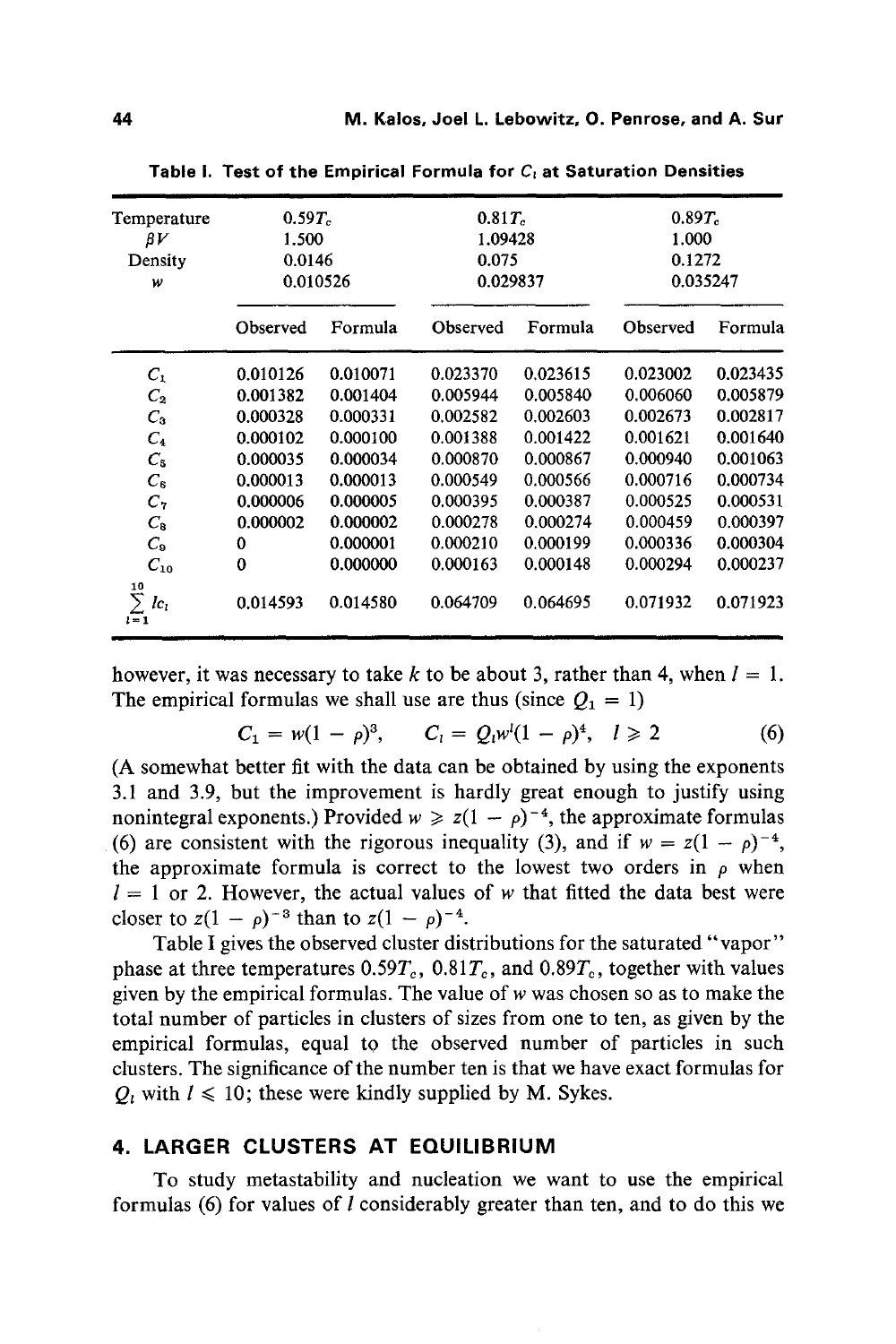need values of  $Q_i$  for those values of *l*. Since these are not known exactly, we have estimated them using an extrapolation formula of the form suggested by Fisher,  $(11)$ 

$$
Q_l = Al^{-t} \exp(al - bl^{\sigma})
$$
 (7)

where A,  $\tau$ ,  $\sigma$ , a, and b are constants. The value of a was obtained by assuming that the radius of convergence of the approximate series for the density,

$$
\rho = w(1 - \rho)^3 + \sum_{i=2}^{\infty} Q_i w^i l (1 - \rho)^4 \tag{8}
$$

was exactly equal to  $w_s$ , the value of w for the saturated vapor; that is, we took  $a = -\log w_s$ . The other constants A, r, b, and  $\sigma$  were chosen so as to give a good fit to the known values of  $Q_3, ..., Q_{10}$  (we excluded  $Q_1$  and sometimes  $Q_2$  because this made possible a much better fit to the remaining  $Q_i$ ).

At the temperature  $0.59T_c$ , where all our simulation runs at supersaturated densities were made, it turned out that a good fit could be obtained for  $3 \le l \le 10$  with

$$
\sigma = 5/8
$$
,  $\tau = 0$ ,  $b = 3$ ,  $A = e^{-2} = 0.1353$ 

giving the extrapolation formula

$$
Q_l \simeq w_s^{-1} \exp(-2 - 3l^{5/8}) \qquad (T = 0.59T_c) \tag{9a}
$$

with  $w_s = 0.010526$ .

For the other two temperatures considered here, the corresponding formulas (which give  $Q_3, ..., Q_{10}$  with an accuracy of about  $1\%$ ) are given by

$$
Q_1 \simeq w_s^{-1} \exp(0.965 - 4.75l^{0.3})
$$
  $(T = 0.81T_c)$  (9b)

$$
Q_l \simeq w_s^{-1} \exp(2.82 - 6.4l^{0.22}) \qquad (T = 0.89T_c) \tag{9c}
$$

An equally good fit to the known  $Q_i$ ,  $3 \le l \le 10$ , and to  $Q_2$  as well, can be obtained by setting in (7)  $\sigma = 16/25 = 0.64$ , the value suggested by Fisher, and just varying  $A$ ,  $\tau$ , and  $b$ . We find, then,

$$
\int I^{-0.461} \exp(-2.11 - 2.63 l^{0.64}), \qquad T = 0.59 T_c \tag{10a}
$$

$$
w_s^{\ \ i}Q_t \simeq \left\{ l^{-1.37} \exp(-3.08 - 0.52 l^{0.64}), \right. \qquad T = 0.81 T_c \tag{10b}
$$

$$
(1^{-1.42} \exp(-3.1 - 0.3241^{0.64}), \qquad T = 0.89T_c \qquad (10c)
$$

If we require  $\tau$  to have the value 2.2 suggested by Fisher (for  $T \rightarrow T_c$ ,  $I \rightarrow \infty$ ), however, then the fit is not so good. The inadequacy of a formula of this type with  $\tau = 2.2$  for representing the observed concentrations of *large* clusters has already been noted by Müller-Krumbhaar and Stoll.<sup>(12)</sup>

A test of our extrapolation formulas (10a)-(10c), assuming that (6) hold well also for  $l > 10$ , is given in Table II. The test gives rather good agreement for the temperature  $0.81T_c$ , but for  $T = 0.89T_c$  the predictions of the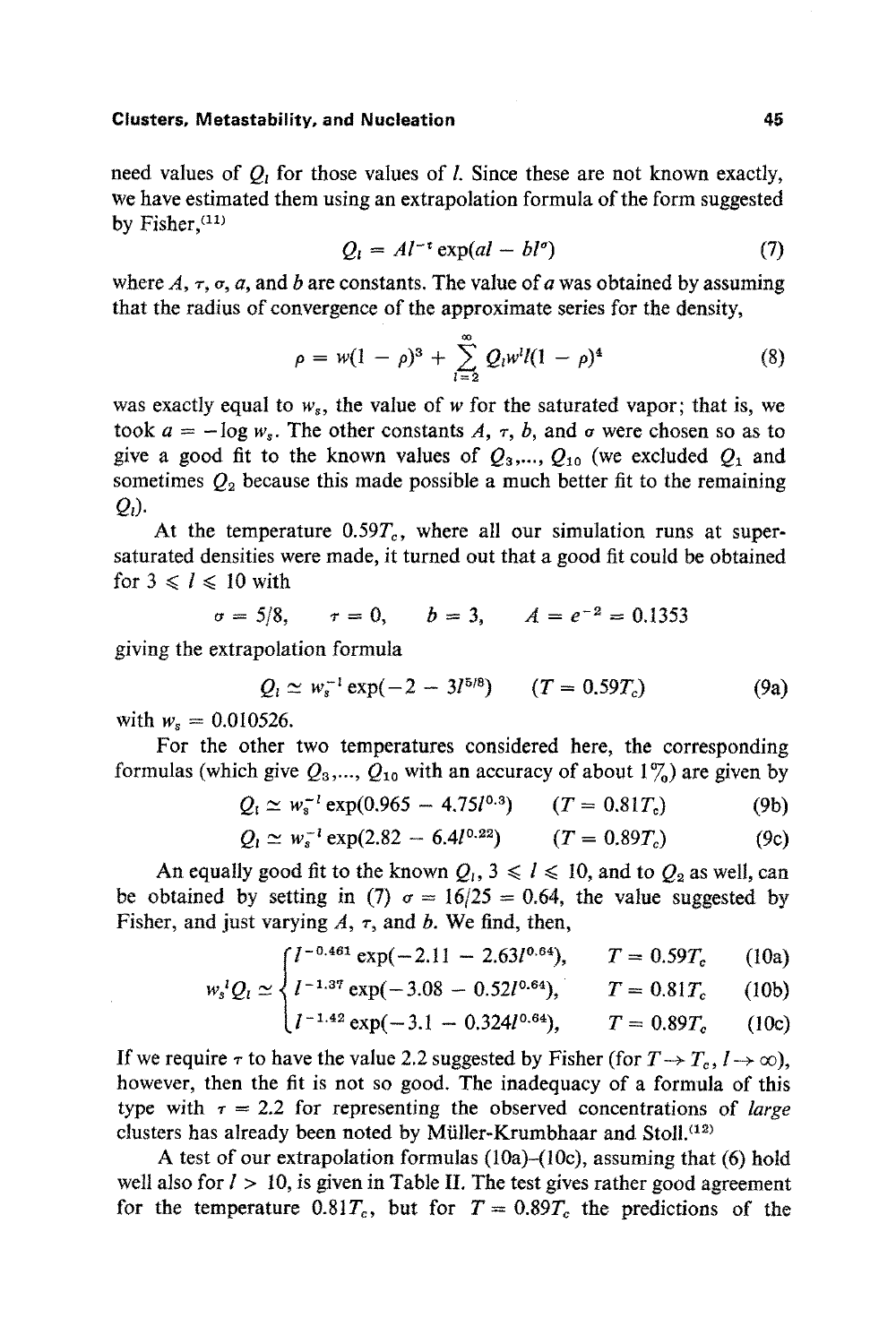| Temperature<br>$\beta V$<br>Density<br>$w_{s}$ |                  | $0.59T_c$<br>1.5<br>0.0146<br>0.010526 |                       | $0.81T_c$<br>1.09428<br>0.075<br>0.029837 |                       | $0.89T_c$<br>1<br>0.1272<br>0.035247 |                       |
|------------------------------------------------|------------------|----------------------------------------|-----------------------|-------------------------------------------|-----------------------|--------------------------------------|-----------------------|
| $\boldsymbol{p}$                               | $\boldsymbol{q}$ | Observed<br>$\sum C_i$                 | Formula<br>$\sum C_i$ | Observed<br>$\sum C_i$                    | Formula<br>$\sum C_i$ | Observed<br>$\sum C_i$               | Formula<br>$\sum C_i$ |
| $\mathbf{1}$                                   | 10               | 0.0146                                 | 0.0146                | 0.06481                                   | 0.06471               | 0.07260                              | 0.07194               |
| 11                                             | 11               | 0                                      | 0.00000               | 0.00127                                   | 0.00123               | 0.00235                              | 0.00209               |
| 12                                             | 13               |                                        |                       | 0.00200                                   | 0.00192               | 0.00433                              | 0.00349               |
| 14                                             | 15               |                                        |                       | 0.00147                                   | 0.00140               | 0.00387                              | 0.00279               |
| 16                                             | 18               |                                        |                       | 0.00157                                   | 0.00147               | 0.00497                              | 0.00326               |
| 19                                             | 22               |                                        |                       | 0.00134                                   | 0.00125               | 0.00561                              | 0.00318               |
| 23                                             | 27               |                                        |                       | 0.00098                                   | 0.00093               | 0.00539                              | 0.00279               |
| 28                                             | 32               |                                        |                       | 0.00057                                   | 0.00055               | 0.00428                              | 0.00196               |
| 33                                             | 38               |                                        |                       | 0.00040                                   | 0.00040               | 0.00463                              | 0.00168               |
| 39                                             | 46               |                                        |                       | 0.00028                                   | 0.00030               | 0.00426                              | 0.00152               |
| 47                                             | 55               |                                        |                       | 0.00015                                   | 0.00018               | 0.00321                              | 0.00113               |
| 56                                             | 66               |                                        |                       | 0.00008                                   | 0.00011               | 0.00300                              | 0.00090               |
| 67                                             | 79               |                                        |                       |                                           | 0.00006               | 0.00270                              | 0.00067               |
| 80                                             | 95               |                                        |                       |                                           | 0.00004               | 0.00198                              | 0.00051               |
| 96                                             | 114              |                                        |                       |                                           | 0.00002               | 0.00134                              | 0.00036               |
| 115                                            | 137              |                                        |                       |                                           | 0.00001               | 0.00103                              | 0.00025               |
| 138                                            | 165              |                                        |                       |                                           | 0.00000               | 0.00074                              | 0.00017               |
| 1                                              | 165              | 0.0146                                 | 0.0146                | 0.07492                                   | 0.07458               | 0.12629                              | 0.09869               |

Table II. Test of the Extrapolated Formula for  $C_t$  at Saturation Density for Various Temperatures<sup>a</sup>

<sup>a</sup> Comparison of observed with predicted values for  $\sum_{p \leq l \leq q} C_l$ , the number of particles per site in clusters of between  $p$  and  $q$ .

extrapolation formula are too small by a factor of about four for the largest clusters. This may be due to the fact that at this temperature we are just on the borderline where percolation occurs<sup> $(13)$ </sup> and our formulas (6) are not likely to be a good approximation for large *l* when that happens. For  $T =$  $0.59T_c$  no test is possible since the concentrations of large clusters are too small to measure.

Similar fits could be obtained also by setting  $\sigma = 2/3$ , its "classical" value. We shall not discuss these extrapolation formulas further here, as they only affect the  $C_i$  for  $l > 10$ , where our analysis is in any case only qualitative.

We should note here that our assumption, also made in the droplet model,  $^{(11)}$  that  $C_i$  does not decay exponentially fast in l on the coexistence line has been recently proven rigorously by Kunz and Souillard.  $(14)$ 

## **5. METASTABLE STATES**

The observations described in Section 2 indicate that at the temperature  $0.59T_c$  and the density 0.02 the system studied here can exhibit a metastable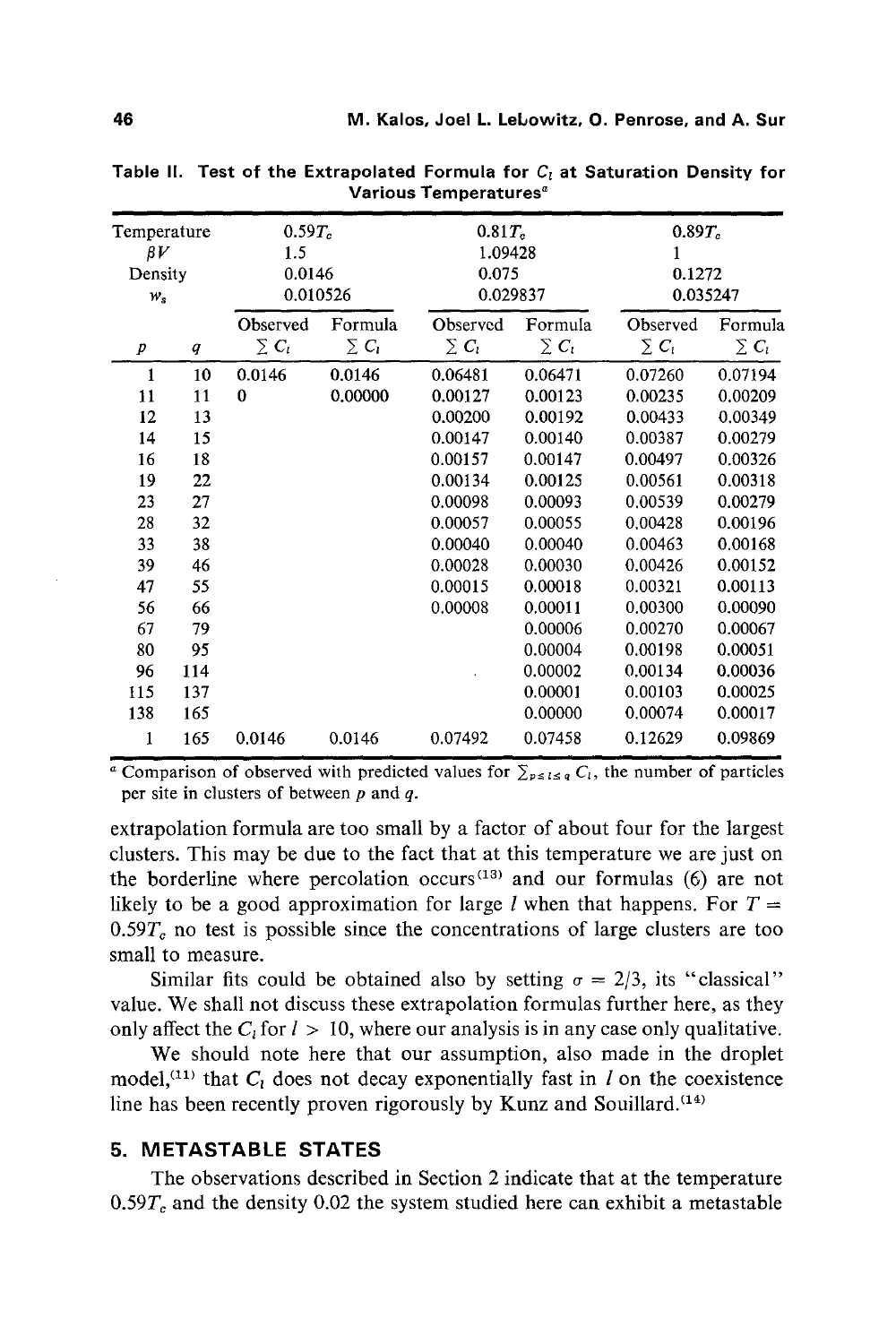state, in which the distribution of clusters is qualitatively similar to that in the saturated vapor. The system changes very slowly with time, if at all; yet the density is higher than the saturated vapor density at the temperature considered, so that the true equilibrium state should have two phases, one of which would show itself as at least one very large cluster. In this section we show that the approximate formulas of the preceding two sections make possible an approximate quantitative description of these metastable states. We are assuming, here, and this seems very likely, that our system is sufficiently large to exhibit "macroscopic" behavior, i.e., effective segregation into a liquid and a vapor phase.

A metastable vapor phase is one in which the density is higher than in the saturated vapor, but in which the high-density phase forms very slowly because clusters large enough to nucleate its growth, i.e.,  $l > l^*$  (the "critical" cluster size), form only very rarely. One way of calculating the properties of the metastable state  $^{(15,16)}$  is to represent it by a restricted equilibrium ensemble constructed from the canonical or grand canonical ensemble by excluding all systems containing clusters larger than the critical size  $l^*$ . We shall assume that if  $l^*$  is not too small, the equilibrium concentrations  $C_i$  in such an ensemble can be calculated for  $l < l^*$  from our empirical formulas (6). Let us think of any clusters of size exceeding  $l^*$  in the actual system (not the restricted ensemble) as being nuclei of the new phase. To obtain a rough estimate of the rate of formation of such nuclei we assume, as is done in standard nucleation theory (see, e.g., Ref. 17), that such a nucleus will be formed every time a cluster of size  $l^*$  is found next to a cluster of size 1. (We ignore, for this rough calculation, the probability that a nucleus of size  $l^*$  will lose a particle.) The probability of this event is proportional to  $C_{l^*}$ and also to  $C_1$ . The factor of proportionality may be proportional to some power of  $l^*$ , e.g.,  $(l^*)^{2/3}$ , the surface area, but will not depend strongly on  $C_1$ ,  $C_i$ , or the density. Denoting this factor by K, we obtain the following crude estimate of J, the number of new nuclei of the new phase forming per lattice site per unit time (the unit of time being one attempted interchange per site):

$$
J = KC_1 C_{\iota}. \tag{11}
$$

From this formula we can make an estimate of the lifetime of the metastable state; for, as each cluster of the new phase is formed, it takes l\* particles out of the original phase. The number of particles of the original phase therefore changes at an initial rate of roughly *Jl\*,* and if this rate of change were maintained, the density of the low-density phase would fall from its original value  $\rho$  to its equilibrium value  $\rho_s$  in a time

$$
(\rho - \rho_s)/Jl^* \tag{12}
$$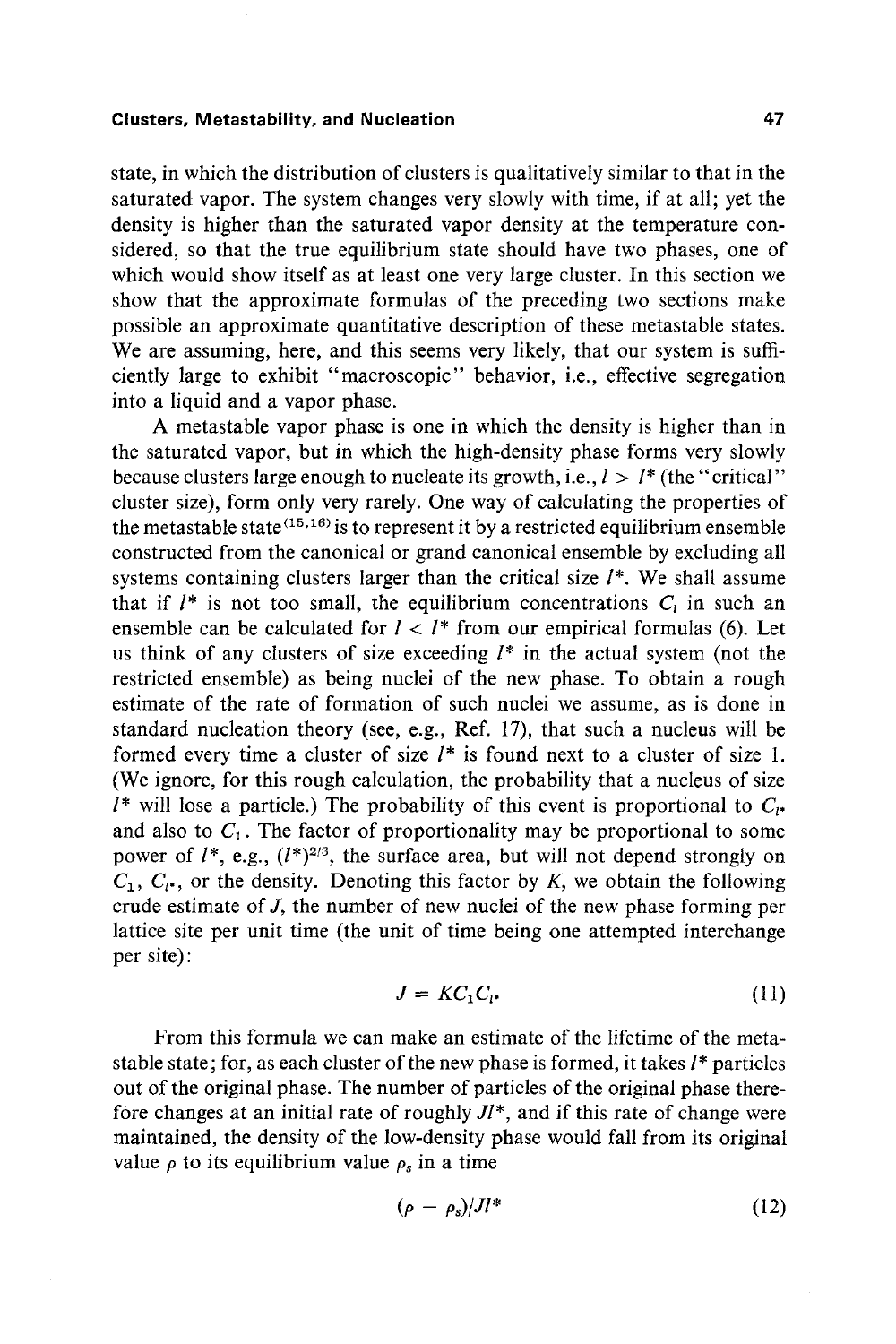(For a more sophisticated way of computing the lifetime of a metastable state see Ref. 18.)

To use (11) and (12), we want an estimate of the critical cluster size  $l^*$ and of its concentration in the metastable state  $C_{i}$ . For this, we may try the empirical formulas (6). We have already found these formulas to give quite a good fit to the equilibrium cluster distribution at the vapor density  $\rho_s(T) = 0.0146$  for  $T = 0.59T_c$ . Table III shows that the fit is equally good, at least for the clusters of size  $\leq 10$ , for which we know  $Q_i$  exactly, when the density has one of the values (0.02 and 0.035) for which we observed apparently metastable states. For clusters larger than ten particles, we can estimate  $C_i$ by assuming that  $(6)$  and  $(9a)$ – $(9c)$  [which are easier to handle than  $(10a)$ – $(10c)$ ] hold approximately for  $l > 10$ , obtaining (for  $T = 0.59T_c$ ).

$$
C_i \simeq (1 - \rho)^4 (w/w_s)^i \exp(-2 - 3l^{5/8}) \propto \exp(\lambda l - 3l^{5/8}) \tag{13}
$$

with  $\lambda = \log(w/w_s)$ . Taking for  $l^*$  (as is done in standard nucleation theory) the value of *l* that minimizes  $C_1$ , we obtain

$$
l^* = (15/8\lambda)^{8/3} \tag{14}
$$

and so our best (i.e., smallest) value for  $C_i$  is

$$
C_{i^*} = (1 - \rho)^4 \exp[-2 + l^* \lambda - 3(l^*)^{5/8}]
$$
  
= (1 - \rho)^4 \exp[-2 - (9/8)(15/8\lambda)^{5/3}]  
= (1 - \rho)^4 \exp(-2 - 3.2\lambda^{-5/3}) (15)

Table III. Test of the Empirical Formula for  $C_i$  at "Metastable" Densities  $(T = 0.59T_c)$ 

|                 |          | $\rho = 0.02, w = 0.012888$<br>C, | $\rho = 0.035, w = 0.016849$<br>$\scriptstyle{C_i}$ |          |  |
|-----------------|----------|-----------------------------------|-----------------------------------------------------|----------|--|
| l               | Observed | Formula                           | Observed                                            | Formula  |  |
| 1               | 0.012132 | 0.012131                          | 0.015170                                            | 0.015141 |  |
| 2               | 0.002080 | 0.002060                          | 0.003307                                            | 0.003310 |  |
| 3               | 0.000588 | 0.000595                          | 0.001244                                            | 0.001250 |  |
| 4               | 0.000222 | 0.000221                          | 0.000599                                            | 0.000607 |  |
| 5               | 0.000094 | 0.000093                          | 0.000328                                            | 0.000333 |  |
| 6               | 0.000042 | 0.000042                          | 0.000197                                            | 0.000199 |  |
| 7               | 0.000021 | 0.000021                          | 0.000129                                            | 0.000126 |  |
| 8               | 0.000008 | 0.000010                          | 0.000085                                            | 0.000084 |  |
| 9               | 0.000005 | 0.000006                          | 0.000059                                            | 0.000058 |  |
| 10              | 0.000003 | 0.000003                          | 0.000043                                            | 0.000041 |  |
| lc <sub>i</sub> | 0.019952 | 0.019948                          | 0.033278                                            | 0.033284 |  |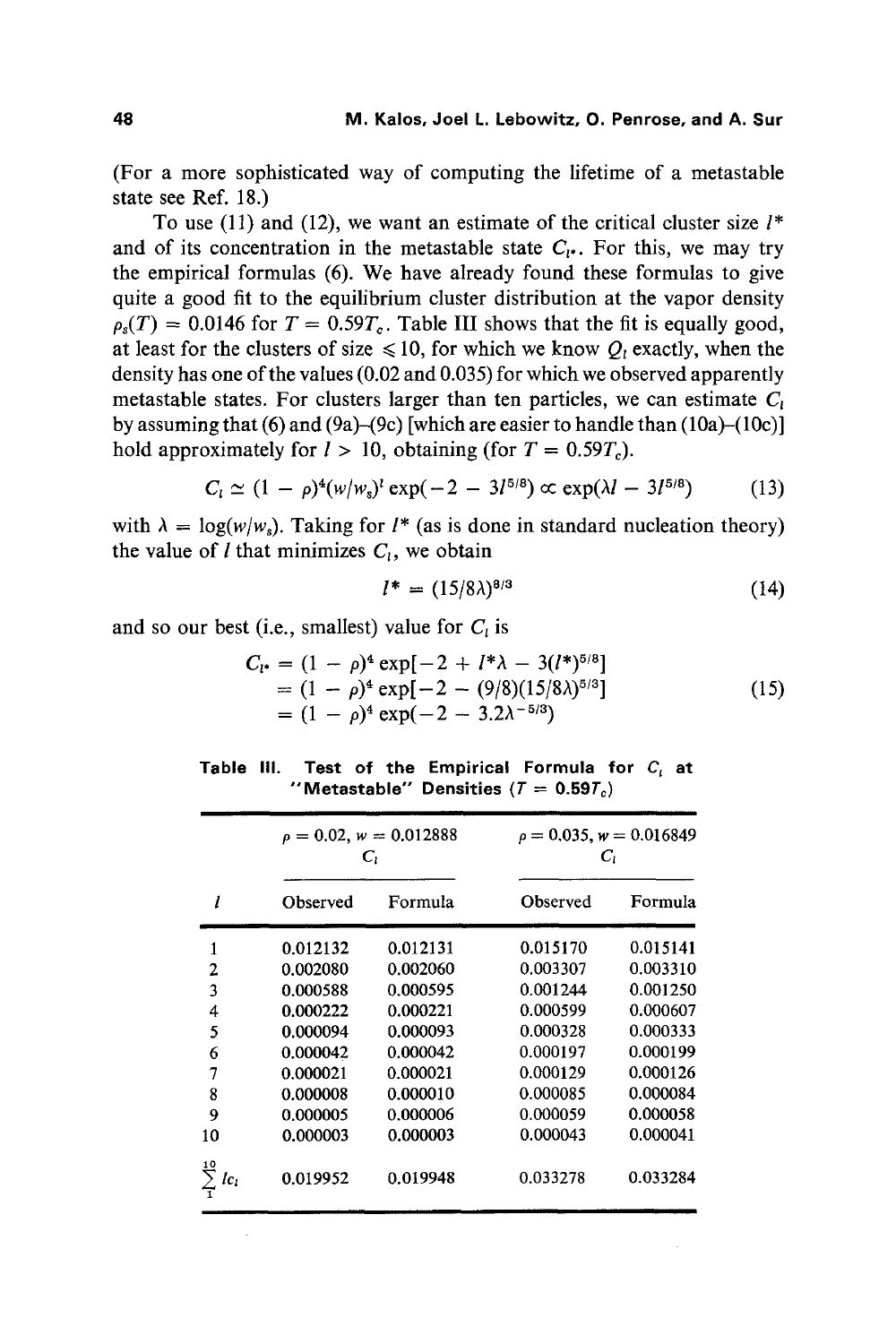Thus our estimate for the lifetime of a metastable state of density  $\rho$  at  $T =$  $0.59T_c$  is, by (11), (12), (14), and (15),

$$
\tau \sim [(\rho - \rho_s)/(1 - \rho)^4 K C_1 l^*] \exp(2 + 3.2\lambda^{-5/3}) \tag{16}
$$

with  $l^*$  and  $\lambda$  as defined above. The most important part of this is the exponential, which can vary over a wide range as a result of quite a small change in w, since  $\lambda \rightarrow 0$  as  $w \rightarrow w_{\gamma}$ .

The lifetime formula (16) is based on some quite crude approximations, in particular the use of the equilibrium formulas (6) for  $C<sub>i</sub>$  and the neglect of the possibility that a nucleus, once formed, may break up again. One can try to allow for these by using a more detailed model of the kinetics, such as that proposed by Binder *et al.*  $(6,18,19)$  In view of the large uncertainties in the values of  $C_{\nu}$  and K, we have not attempted this refinement.

For  $\rho = 0.02$  the estimated value of  $l^*$  is 378 and the estimated lifetime is about  $8 \times 10^{17}/K$  (this is of course a large extrapolation from  $l \le 10$ ). On the time scale used in our simulations, such a lifetime certainly indicates a metastable state, and even in the real analog of our simulated system, for which our basic time unit might correspond to a small fraction of a second (depending on the temperature and the height of the potential barrier to be overcome in displacing an atom), such a state could have a very long lifetime. For  $\rho = 0.035$  the estimated value of  $l^*$  is 40 and the estimated lifetime is about  $2 \times 10^4$ /K. No clusters larger than 40 were observed in the simulation, but since none of the runs lasted more than 500 time units, the theory is consistent with the observations (on the assumption that  $K$  is not greater than about 40). For  $\rho = 0.05$  the estimated value of  $l^*$  is 25, and the estimated lifetime is about  $4 \times 10^3$ /K. In the simulation at this density, some clusters larger than 25 appeared quite early, and the fraction of particles in such clusters was increasing at a rate of roughly  $1.5 \times 10^{-4}$  per time step. This rate of increase corresponds to a lifetime of about  $7 \times 10^3$  time steps, and suggests that the value of K is not too far from 1.

For temperatures other than  $0.59T_c$  a precisely analogous method for predicting lifetimes can be used; but since we have done no simulations for metastable states at other temperatures, we omit the details.'

#### **6. THE GROWTH OF LARGE CLUSTERS**

As we have indicated in Section 2, the computer runs for densities 0.05, 0.06, and 0.075 differ on our time scale qualitatively from those made at lower densities. At these densities, the system fairly rapidly forms some large clusters, and these clusters then grow slowly, at the expense of the particles in the small clusters. The nucleation rate is thus too high for the system to he metastable and we are therefore dealing with a time-dependent state of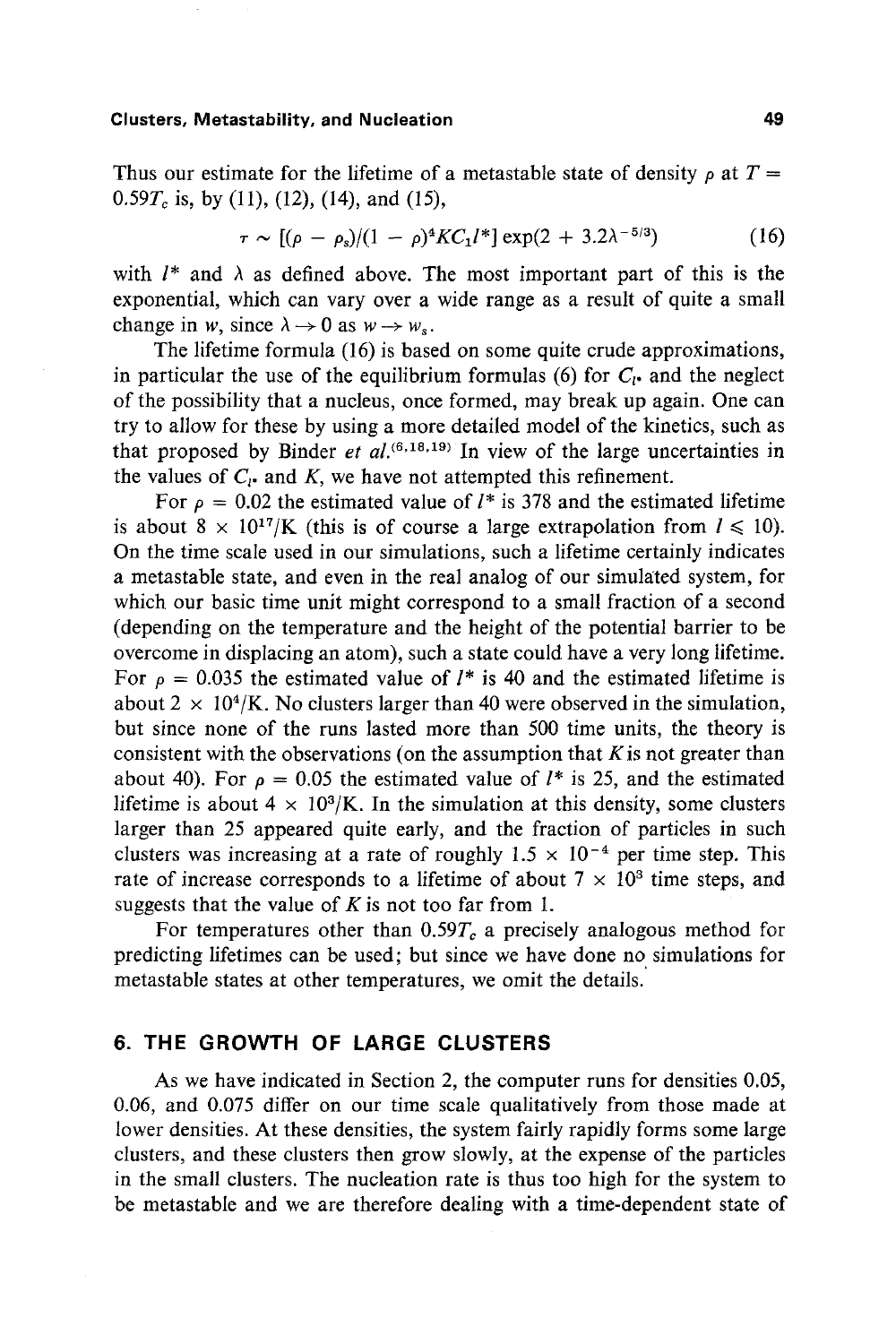|                          | $\rho = 0.05$ .<br>$w = 0.018366$<br>$C_{l}$ |          | $\rho = 0.06$ .<br>$w = 0.018816$<br>$C_{l}$ |          | $= 0.075$ ,<br>0<br>$w = 0.018759$<br>$C_t$ |          |
|--------------------------|----------------------------------------------|----------|----------------------------------------------|----------|---------------------------------------------|----------|
| 1                        | Observed                                     | Formula  | Observed                                     | Formula  | Observed                                    | Formula  |
|                          | 0.015672                                     | 0.015746 | 0.015501                                     | 0.015629 | 0.014698                                    | 0.014847 |
| 2                        | 0.003704                                     | 0.003694 | 0.003737                                     | 0.003717 | 0.003466                                    | 0.003464 |
| 3                        | 0.001505                                     | 0.001520 | 0.001574                                     | 0.001567 | 0.001449                                    | 0.001456 |
| 4                        | 0.000790                                     | 0.000804 | 0.000836                                     | 0.000850 | 0.000778                                    | 0.000787 |
| 5                        | 0.000494                                     | 0.000481 | 0.000506                                     | 0.000521 | 0.000470                                    | 0.000481 |
| 6                        | 0.000315                                     | 0.000314 | 0.000354                                     | 0.000348 | 0.000320                                    | 0.000320 |
| 7                        | 0.000217                                     | 0.000217 | 0.000239                                     | 0.000246 | 0.000227                                    | 0.000226 |
| 8                        | 0.000159                                     | 0.000157 | 0.000198                                     | 0.000183 | 0.000173                                    | 0.000167 |
| 9                        | 0.000123                                     | 0.000118 | 0.000144                                     | 0.000140 | 0.000136                                    | 0.000128 |
| 10                       | 0.000092                                     | 0.000091 | 0.000116                                     | 0.000111 | 0.000114                                    | 0.000101 |
| $\Sigma$ lC <sub>i</sub> | 0.039934                                     | 0.039946 | 0.041408                                     | 0.041413 | 0.038696                                    | 0.038696 |

Table IV. Test of Empirical Formula During Growth of New Phase  $(T = 0.59T_c)$ 

the system controlled by the growth of large clusters. As a first step toward understanding this process, we may look at the distribution of small clusters to see whether it can still be fitted by the empirical formula (6).

In Table IV the observed concentrations of clusters of up to ten particles, averaged over the time interval 100–600 (the time unit being one attempted interchange per lattice site), are compared with this formula, using the same method as before for choosing w (that the total observed and calculated numbers of particles in these clusters should be equal). The results indicate that we can think of the small clusters as being approximately in equilibrium, but with a value of w which decreases slowly with time. The rate of its decrease is greater, the larger the density, which explains why it is possible for the time average of w for the density 0.075 to be *less* than that for density 0.06 even though the initial value is more.

The next question to be answered is what mechanism determines the value of  $w$ , which in turn determines the distribution of small clusters. It appears that the value of w is determined by some average of the size of the large clusters, in accordance with the principle that the vapor pressure over a convex curved surface is larger than the equilibrium vapor pressure. The same idea is of course also used in standard nucleation theory. $(17)$ 

The calculation of  $l^*$  in the preceding section is equivalent to a calculation of the size of a cluster that will, on the average, neither grow nor shrink in the presence of a low-density phase at the given *w.* Clusters larger than this will tend to grow, absorbing particles from small clusters in the process; clusters smaller than  $l^*$  will tend to shrink, evaporating particles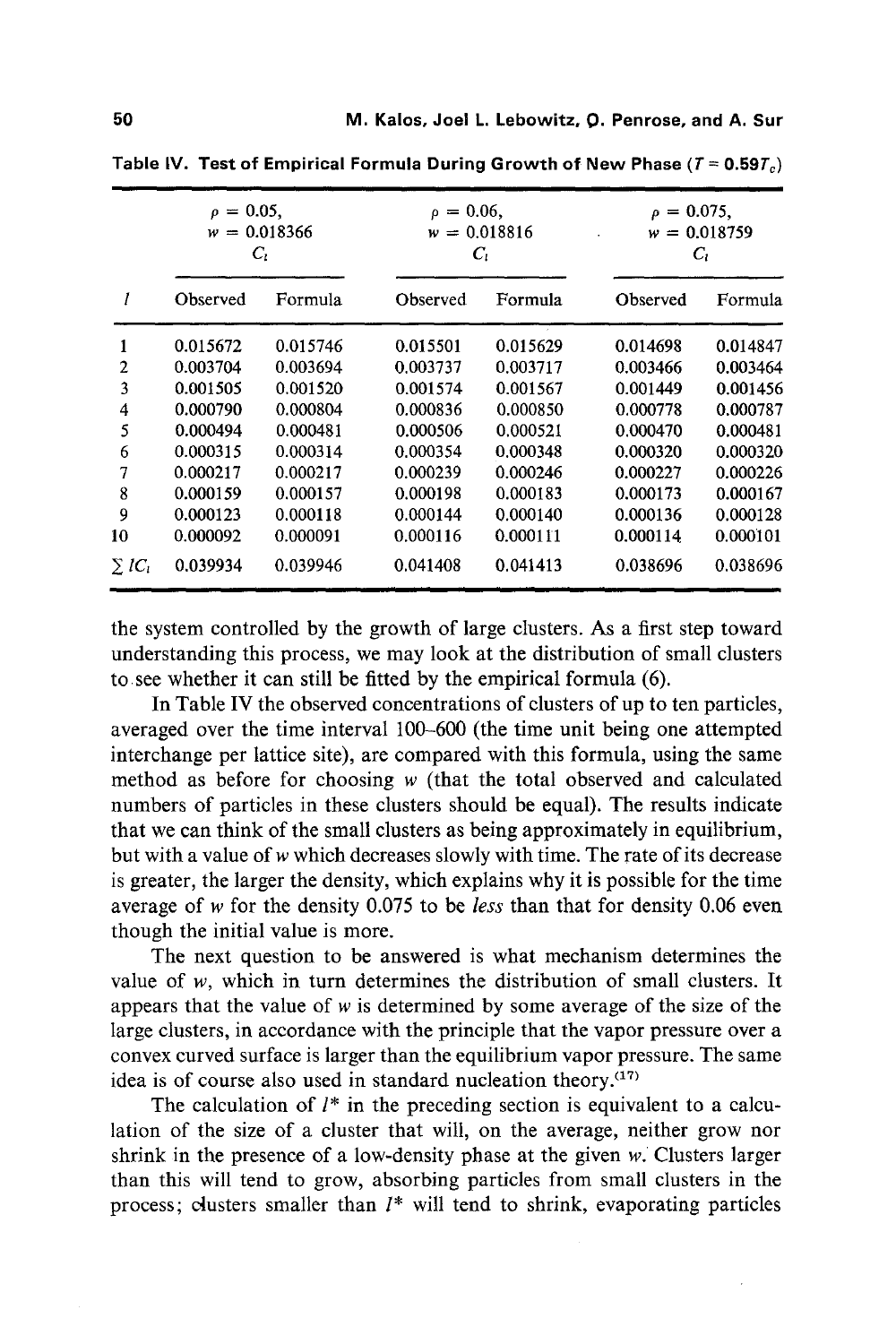into the "vapor" consisting of the small clusters as they do so. If  $l^*$  is smaller than a suitable average of the sizes of the large clusters, then the absorption process will predominate; this will reduce the density of the "vapor" of small clusters, and hence  $l^*$  will increase. Likewise, if  $l^*$  is too large, it will tend to decrease. Thus the quantity  $w$ , which characterizes the quasiequilibrium state of the vapor of small clusters, will adjust itself until the rate of condensation of particles from the "vapor" of small clusters onto clusters that are larger than  $l^*$  is just balanced by the rate of evaporation of particles into this "vapor" from clusters that, while smaller than  $l^*$ , are still too large to be regarded as part of the "vapor" of small clusters. This regulation mechanism ensures that  $l^*$  and w change only very slowly as the result of much slower processes, such as the disintegration or coagulation of large clusters.

The detailed quantitative modeling of this process is, however, beyond the scope of this paper. An attempt in that direction has been made by Binder and co-workers  $(6,19)$  and we intend to return to this point in another publication. The main point, as far as this paper is concerned, is that the distribution of *small* clusters is consistent with the assumption that these clusters are in approximate equilibrium even though the system as a whole is not.

#### **ACKNOWLEDG MENTS**

We thank M. Sykes for supplying us with the formulas for the  $Q_i$ , and K. Binder, J. Marro, and D. Stauffer for comments on the manuscript.

## **REFERENCES**

- 1. A. B. Bortz, M. H. Kalos, J. L. Lebowitz, and M. A. Zendejas, *Phys. Rev. B* 10:535 (1974).
- 2. J. Marro, A. B. Bortz, M. H. Kalos, and J. L. Lebowitz, *Phys. Rev. B* 12:2000 (1975).
- 3. M. Rao, M. H. Kalos, J. Marro, and J. L. Lebowitz, *Phys. Rev. B* 13:4328 (t976).
- 4. A. Sur, J. L. Lebowitz, J. Marro, and M. H. Kalos, *Phys. Rev. B* 15:3014 (1977).
- 5. J. W. Cahn and J. E. Hilliard, *J. Chem. Phys.* 28:258 (1958); 31:688 (1959).
- 6. J. S. Langer, *Physica* 73: 61 (1974); K. Binder, *Phys. Rev.* B 8: 3423 (1973); K. Binder and D. Stauffer, *Adv. Phys.* 25:343 (1976); H. Reiss, *Scr. Metall.* 10:5 (1976).
- 7. G. Laslaz and P. Guyot, *Acta Met.* 25:277 (1976); G. Laslaz, P. Guyot, and G. Kostorz, Decomposition Kinetics in Al-6.8 at  $\%$  Zn, Preprint.
- 8. J. W. Essam and M. E. Fisher, *J. Chem. Phys.* 38:802 (1963).
- 9. J. W. Essam, in *Phase Transitions and CriticalPhenomena,* C. Domb and M. S. Green, eds. (Academic Press, London, 1972), Vol. 2, p. 197.
- 10: J. L. Lebowitz and O. Penrose, *J. Stat. Phys.* 16:363 (1977).
- 11. M. E. Fisher, *Physics* 3:255 (1967).
- 12. H. Mtiller-Krumbhaar and E. P. Stoll, *J. Chem. Phys.* 65:4294 (1976).
- 13. H. Mtiller-Krumbhaar, *Phys. Lett.* 50A:27 (1974).
- 14, H. Kunz and B. Souillard, private communication.